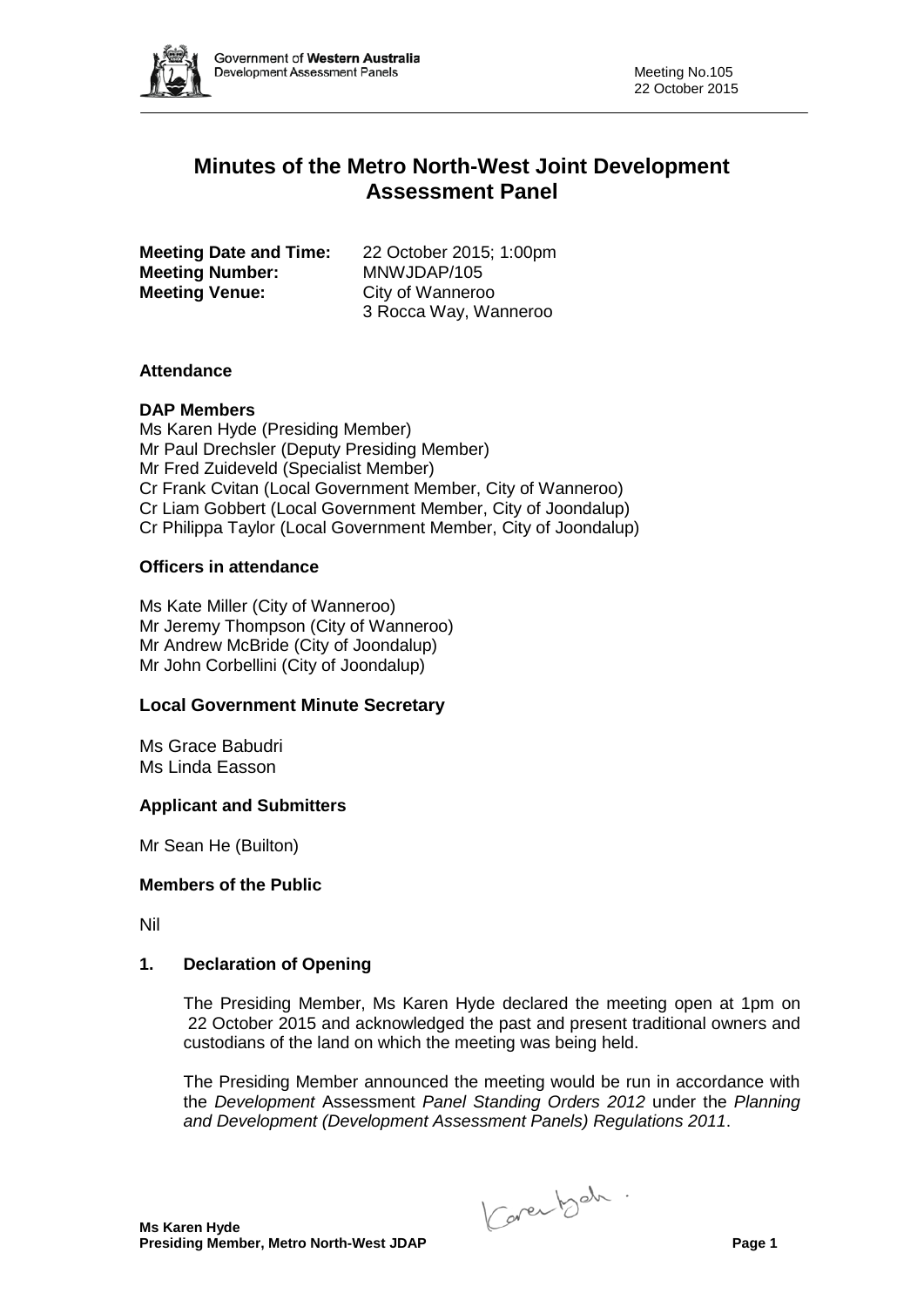

## **2. Apologies**

Cr Russell Driver (Local Government Member, City of Wanneroo) Cr John Chester (Local Government Member, City of Joondalup)

#### **3. Members on Leave of absence**

Nil

## **4. Noting of minutes**

Minutes of the Metro North-West JDAP meeting no.103 held on 15 October 2015 and meeting No.104 held on 20 October 2015 were not available for noting at the time of meeting.

#### **5. Declaration of Due Consideration**

All members declared that they had duly considered the documents.

#### **6. Disclosure of interests**

Nil

#### **7. Deputations and presentations**

Nil

## **PROCEDURAL MOTION**

**Moved by:** Ms Karen Hyde **Seconded by:** Mr Fred Zuideveld

That the application at Item 9.1 be heard prior to the application at Item 8.1

## **The Procedural Motion was put and CARRIED UNANIMOUSLY.**

#### **8. Form 1 - Responsible Authority Reports – DAP Application**

| 8.1 | <b>Property Location:</b>   | Lot 1 (96) Clarkson Avenue, Tapping |
|-----|-----------------------------|-------------------------------------|
|     | <b>Application Details:</b> | 17 Grouped Dwellings                |
|     | Applicant:                  | <b>MW Urban</b>                     |
|     | Owner:                      | Michael & Marian Brandt             |
|     | Responsible authority:      | City of Wanneroo                    |
|     | DoP File No:                | DAP/15/00859                        |

## **REPORT RECOMMENDATION / PRIMARY MOTION**

**Moved by:** Cr Frank Cvitan **Seconded by:** Mr Fred Zuideveld

That the Metro North-West Joint Development Assessment Panel resolves to:

**Approve** DAP Application reference DAP/15/00859 and accompanying plans (Attachment 1 – DA 2.2 – 2.3, Attachment 2 – DA 3.1 – 3.2, 4.1 – 4.2, 5.1 – 5.9 and

Carentsch.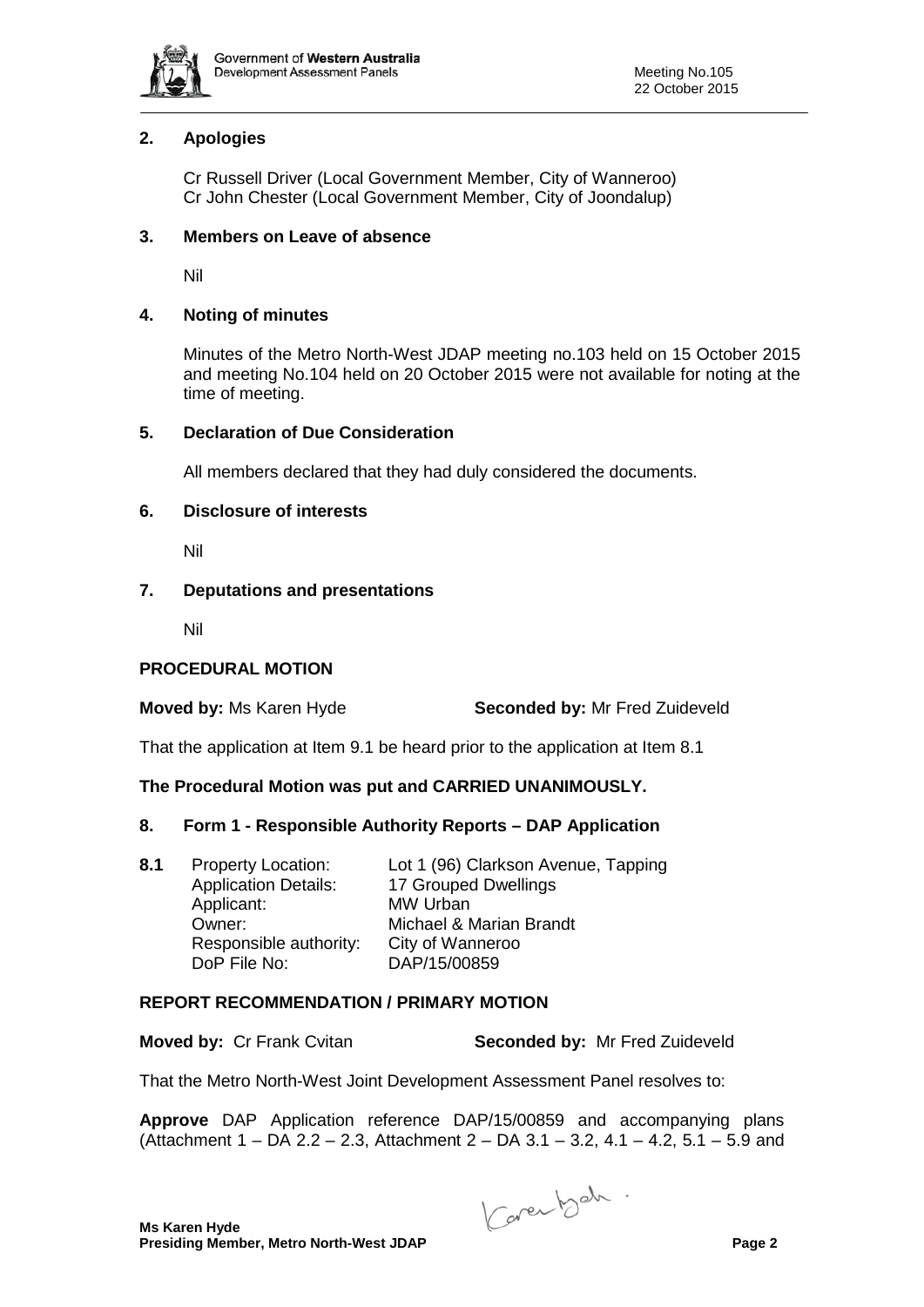

Attachment  $3 - DA 6.1 - 6.2$ ,  $7.1 - 7.2$ ,  $8.1 - 8.8$ ) in accordance with the City of Wanneroo District Planning Scheme No. 2, subject to the following conditions being met to the satisfaction of the Manager, Planning Implementation:

## **Conditions**

- 1. This decision constitutes planning approval only and is valid for a period of two (2) years from the date of approval. If the subject development is not substantially commenced within the two year period, the approval shall lapse and be of no further effect. Where an approval has so lapsed, no development shall be carried out without further approval of the City having first been sought and obtained.
- 2. Planting and Landscaping shall be carried out in accordance with the plans, as submitted, prior to the occupation of the building and thereafter maintained to the satisfaction of the Manager Land Development.
- 3. Parking areas, driveways, crossovers and points of ingress and egress shall be designed and constructed in accordance with the Australian Standard for Offstreet Carparking (AS2890) as amended and the City of Wanneroo Technical Standards, and shall be drained, sealed and marked.
- 4. The parking areas and associated access indicated on the approved plans shall not be used for the purpose of storage or obstructed in any way at any time, without the prior approval of the City.
- 5. All visitors' bays shall be marked and permanently set aside as such.
- 6. An onsite stormwater drainage system, sufficient to contain a 1:100 year storm event (over 24 hours) must be provided. Plans illustrating the system proposed shall be submitted for approval when application is made for a building licence and the system shall be installed during the construction of the development.
- 7. The applicant shall undertake adequate measures to minimise any impacts of dust and sand drift from the site.
- 8. A construction management plan shall be submitted by the proponent and approved by the City prior to the commencement of any works on site. This plan is to detail how construction will be managed to minimise disruption in the area and shall include:
	- The delivery of and delivery times for materials and equipment to the site;
	- Storage of materials and equipment on site;
	- Times and arrangement for the demolition of the existing structures on site and removal of vegetation;
	- Parking arrangements for contractors and sub-contractors;
	- The impact on traffic movement;
	- Impacts on any City or public assets (e.g. footpaths, roads); and
	- Any other matters required by the City

Carentsch.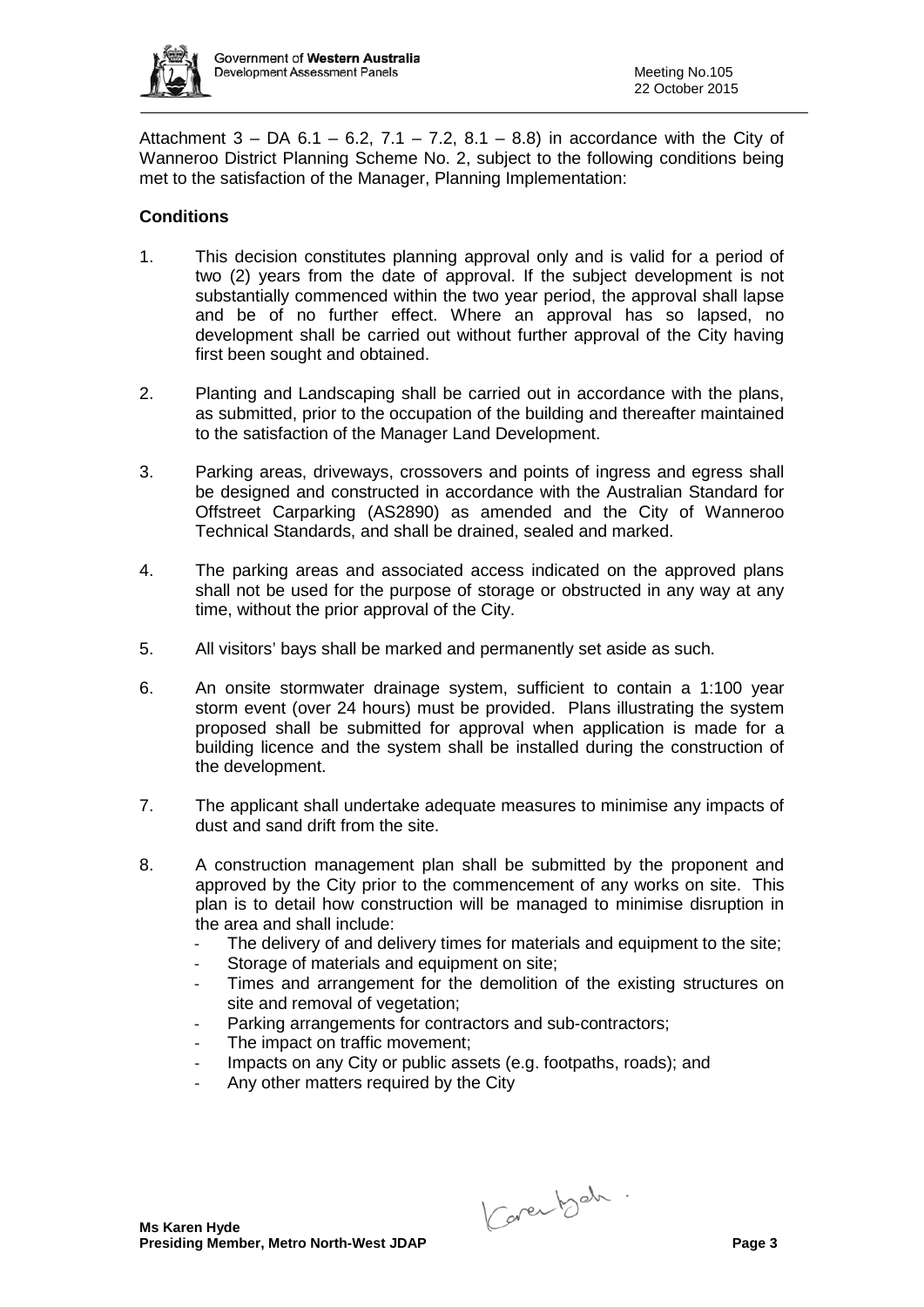

## ADVICE TO APPLICANT/LANDOWNERS:

- 1. The City does not undertake to ascertain the validity of signatures nor the authority of the persons nominated as owners.
- 2. This is a planning approval only and is issued under the City of Wanneroo's District Planning Scheme No. 2 and the Metropolitan Region Scheme. It is the proponent's responsibility to comply with all other applicable legislation and obtain all required approvals, licences and permits prior to commencement of this development.
- 3. This planning approval does not take into account any restrictive covenants. It is the proponent's responsibility to ensure that the development will not result in a conflict of contractual obligations.
- 4. Application must be made for, and a licence to erect a sign obtained from the City, before any sign is erected.
- 5. This approval should not be construed that the City will support a survey strata or green title subdivision application for the development. A subdivision application for Survey Strata without common property or green title subdivision will need to meet the minimum and average site areas for the dwelling types, as prescribed in the Residential Design Codes.
- 6. Adequate measures to minimise any impacts of dust and sand drift from the site include all requirements as stipulated within the Department of Environmental Regulation's '*A guideline for managing the impacts of dust and associated contaminants from land development sites, contaminated site remediation and other related activities'.*

## **AMENDING MOTION**

**Moved by:** Mr Fred Zuideveld **Seconded by:** Mr Paul Drechsler

That a new Condition No.9 be inserted as follows:

9. A waste management plan be approved by the City prior to occupation.

#### **REASON: To ensure adequate Waste Management for the development.**

**The Amending Motion was put and CARRIED UNANIMOUSLY.**

Carentsch.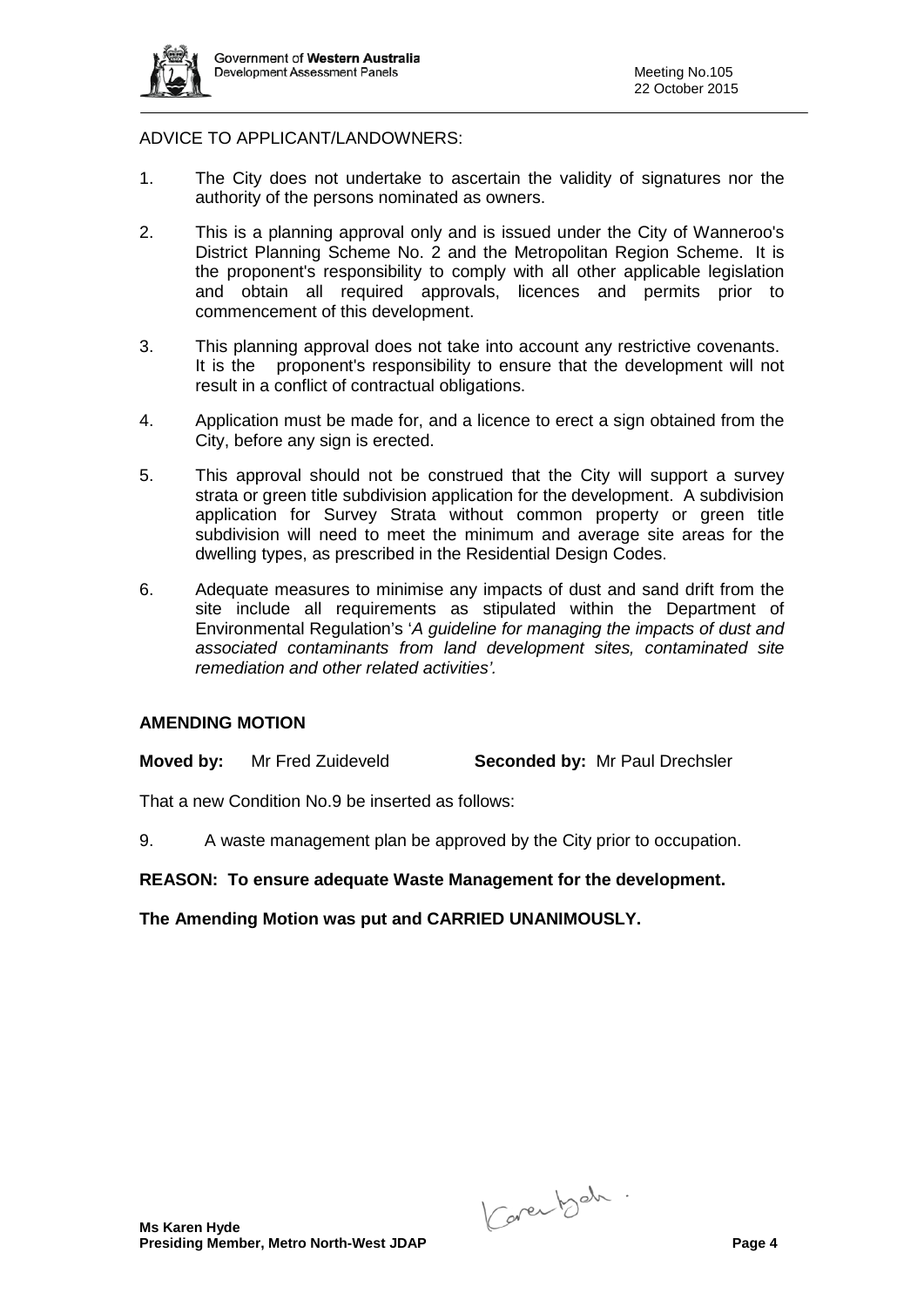

## **AMENDING MOTION**

**Moved by:** Ms Karen Hyde **Seconded by:** Mr Paul Drechsler

That a new Condition No.10 be inserted as follows:

10. The visually permeable fencing as identified on overall site plan DA2.3 is to be visually permeable in accordance with the Residential Design Codes to the Satisfaction of the City.

#### **REASON: To reinforce information provided on the plans.**

#### **The Amending Motion was put and CARRIED UNANIMOUSLY.**

#### **AMENDING MOTION**

**Moved by:** Mr Fred Zuideveld **Seconded by:** Mr Paul Drechsler

That a new Advice Note No.7 be inserted as follows:

7. In relation to the Planting & Landscaping Plan, the applicant is encouraged to increase the landscaping at the ends of the internal streets without impeding traffic movements and drainage. In addition, the applicant is encouraged to minimise the visual impact of large areas of hard paving.

That Condition No.2 be amended to read as follows:

2. A Landscape Plan shall be prepared to the satisfaction of the City. Planting and Landscaping shall be carried out in accordance with the plans, as submitted, prior to the occupation of the building and thereafter maintained to the satisfaction of the Manager Land Development.

## **REASON: Place emphasis of Landscaping and Development**

#### **The Amending Motion was put and CARRIED UNANIMOUSLY.**

#### **PRIMARY MOTION (AS AMENDED)**

That the Metro North-West Joint Development Assessment Panel resolves to:

**Approve** DAP Application reference DAP/15/00859 and accompanying plans (Attachment 1 – DA 2.2 – 2.3, Attachment 2 – DA 3.1 – 3.2, 4.1 – 4.2, 5.1 – 5.9 and Attachment  $3 - DA 6.1 - 6.2$ ,  $7.1 - 7.2$ ,  $8.1 - 8.8$ ) in accordance with the City of Wanneroo District Planning Scheme No. 2, subject to the following conditions being met to the satisfaction of the Manager, Planning Implementation:

Carentsch.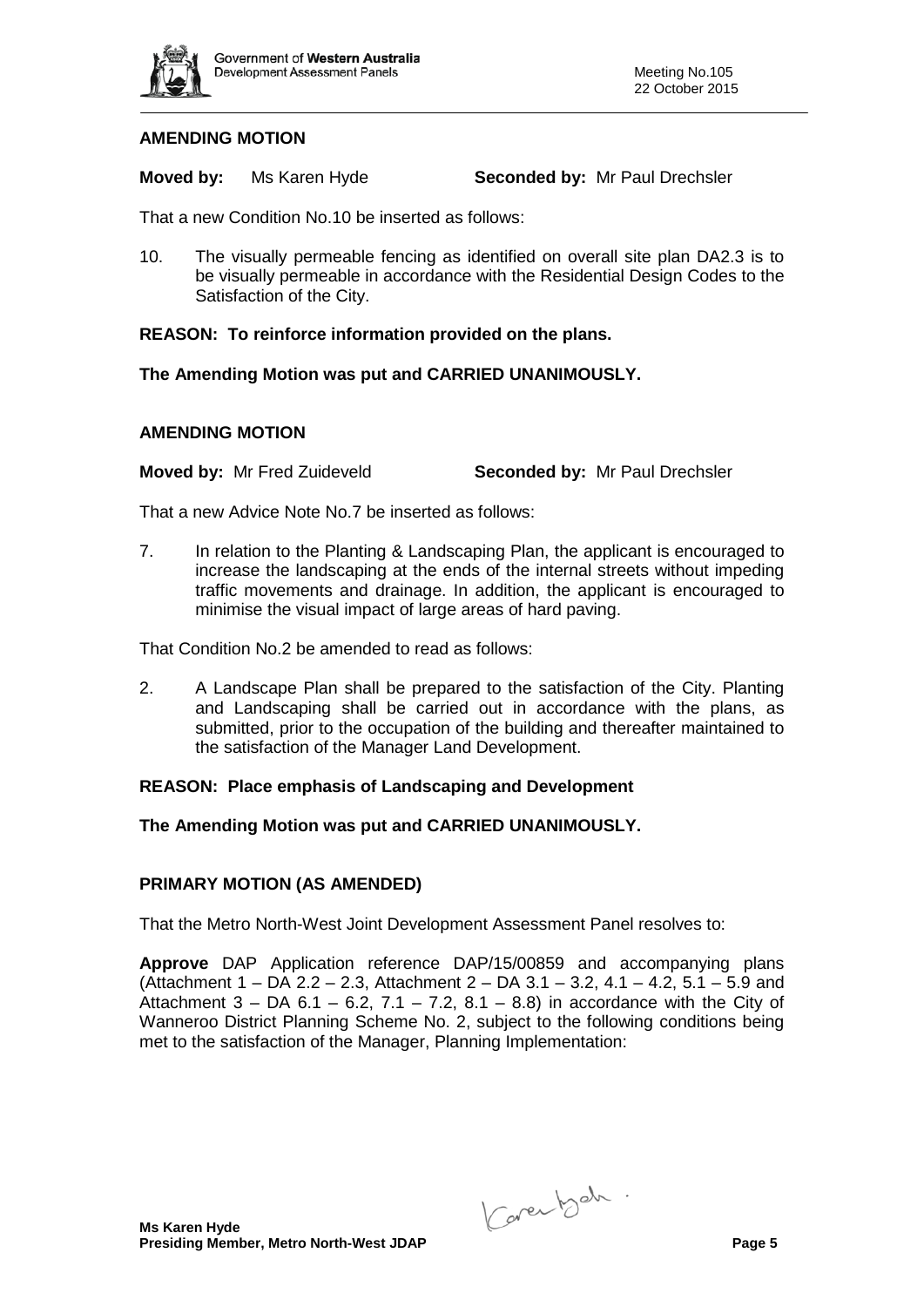

## **Conditions**

- 1. This decision constitutes planning approval only and is valid for a period of two (2) years from the date of approval. If the subject development is not substantially commenced within the two year period, the approval shall lapse and be of no further effect. Where an approval has so lapsed, no development shall be carried out without further approval of the City having first been sought and obtained.
- 2. A Landscape Plan shall be prepared to the satisfaction of the City. Planting and Landscaping shall be carried out in accordance with the plans, as submitted, prior to the occupation of the building and thereafter maintained to the satisfaction of the Manager Land Development.
- 3. Parking areas, driveways, crossovers and points of ingress and egress shall be designed and constructed in accordance with the Australian Standard for Offstreet Carparking (AS2890) as amended and the City of Wanneroo Technical Standards, and shall be drained, sealed and marked.
- 4. The parking areas and associated access indicated on the approved plans shall not be used for the purpose of storage or obstructed in any way at any time, without the prior approval of the City.
- 5. All visitors' bays shall be marked and permanently set aside as such.
- 6. An onsite stormwater drainage system, sufficient to contain a 1:100 year storm event (over 24 hours) must be provided. Plans illustrating the system proposed shall be submitted for approval when application is made for a building licence and the system shall be installed during the construction of the development.
- 7. The applicant shall undertake adequate measures to minimise any impacts of dust and sand drift from the site.
- 8. A construction management plan shall be submitted by the proponent and approved by the City prior to the commencement of any works on site. This plan is to detail how construction will be managed to minimise disruption in the area and shall include:
	- The delivery of and delivery times for materials and equipment to the site;
	- Storage of materials and equipment on site;
	- Times and arrangement for the demolition of the existing structures on site and removal of vegetation;
	- Parking arrangements for contractors and sub-contractors;
	- The impact on traffic movement;
	- Impacts on any City or public assets (e.g. footpaths, roads); and
	- Any other matters required by the City
- 9. A waste management plan be approved by the City prior to occupation.
- 10. The visually permeable fencing as identified on overall site plan DA2.3 is to be visually permeable in accordance with the Residential Design Codes to the Satisfaction of the City.

Carentsch.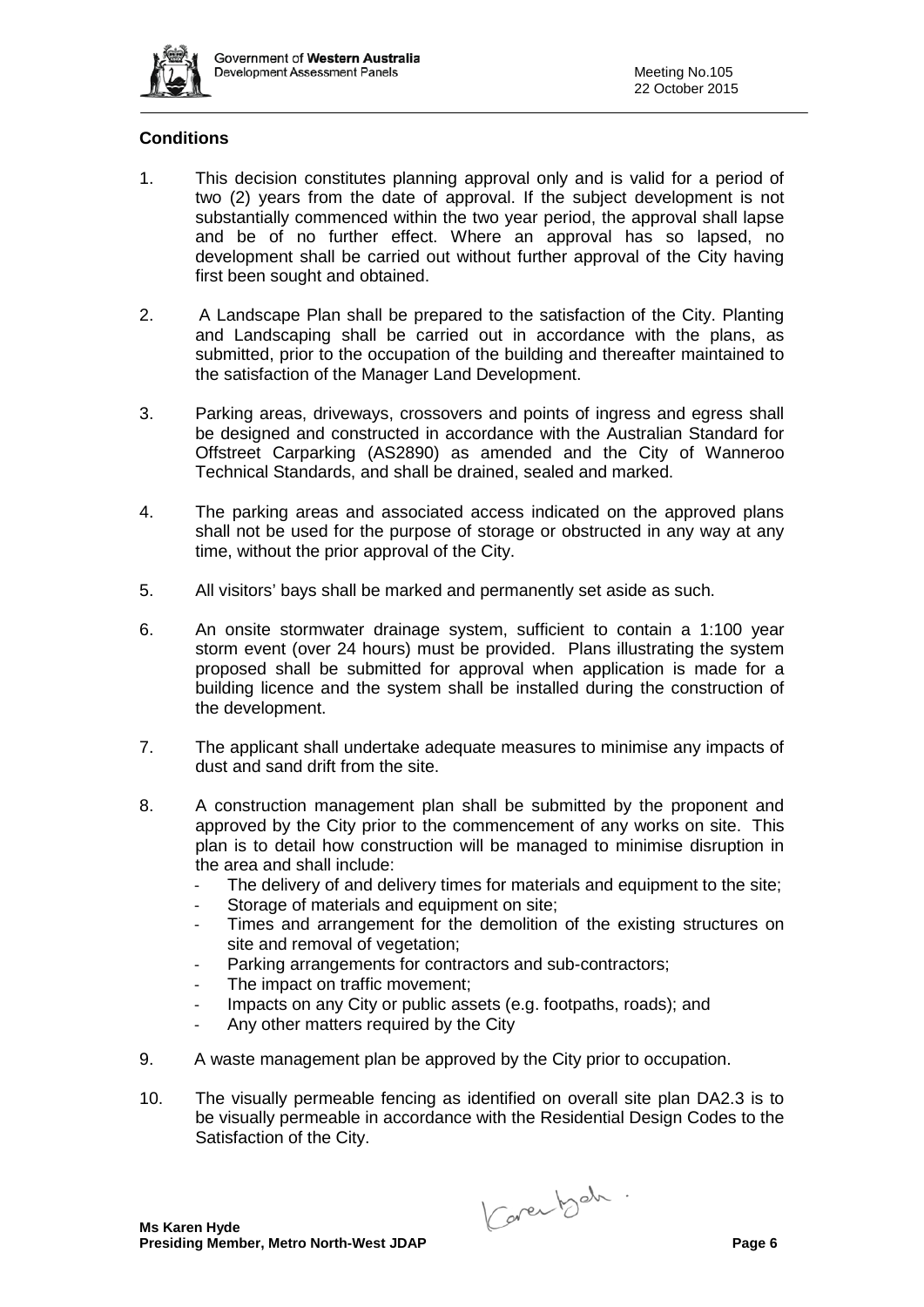

## ADVICE TO APPLICANT/LANDOWNERS:

- 1. The City does not undertake to ascertain the validity of signatures nor the authority of the persons nominated as owners.
- 2. This is a planning approval only and is issued under the City of Wanneroo's District Planning Scheme No. 2 and the Metropolitan Region Scheme. It is the proponent's responsibility to comply with all other applicable legislation and obtain all required approvals, licences and permits prior to commencement of this development.
- 3. This planning approval does not take into account any restrictive covenants. It is the proponent's responsibility to ensure that the development will not result in a conflict of contractual obligations.
- 4. Application must be made for, and a licence to erect a sign obtained from the City, before any sign is erected.
- 5. This approval should not be construed that the City will support a survey strata or green title subdivision application for the development. A subdivision application for Survey Strata without common property or green title subdivision will need to meet the minimum and average site areas for the dwelling types, as prescribed in the Residential Design Codes.
- 6. Adequate measures to minimise any impacts of dust and sand drift from the site include all requirements as stipulated within the Department of Environmental Regulation's '*A guideline for managing the impacts of dust and associated contaminants from land development sites, contaminated site remediation and other related activities'.*
- 7. In relation to the Planting & Landscaping Plan, the applicant is encouraged to increase the landscaping at the ends of the internal streets without impeding traffic movements and drainage. In addition, the applicant is encouraged to minimise the visual impact of large areas of hard paving.

## **The Primary Motion (as amended) was put and CARRIED UNANIMOUSLY.**

**9. Form 2 – Responsible Authority Reports - Amending or cancelling DAP development approval**

| 9.1 | <b>Property Location:</b>   | Lot 1 (113) Grand Boulevard, Joondalup       |
|-----|-----------------------------|----------------------------------------------|
|     | <b>Application Details:</b> | Proposed minor amendments to approved mixed- |
|     |                             | use 18 storey development                    |
|     | Applicant:                  | <b>Hillam Architects</b>                     |
|     | Owner:                      | Edge Holdings No. 5 Pty Ltd                  |
|     | Responsible authority:      | City of Joondalup                            |
|     | DoP File No:                | DAP/14/00657                                 |

Carentsch.